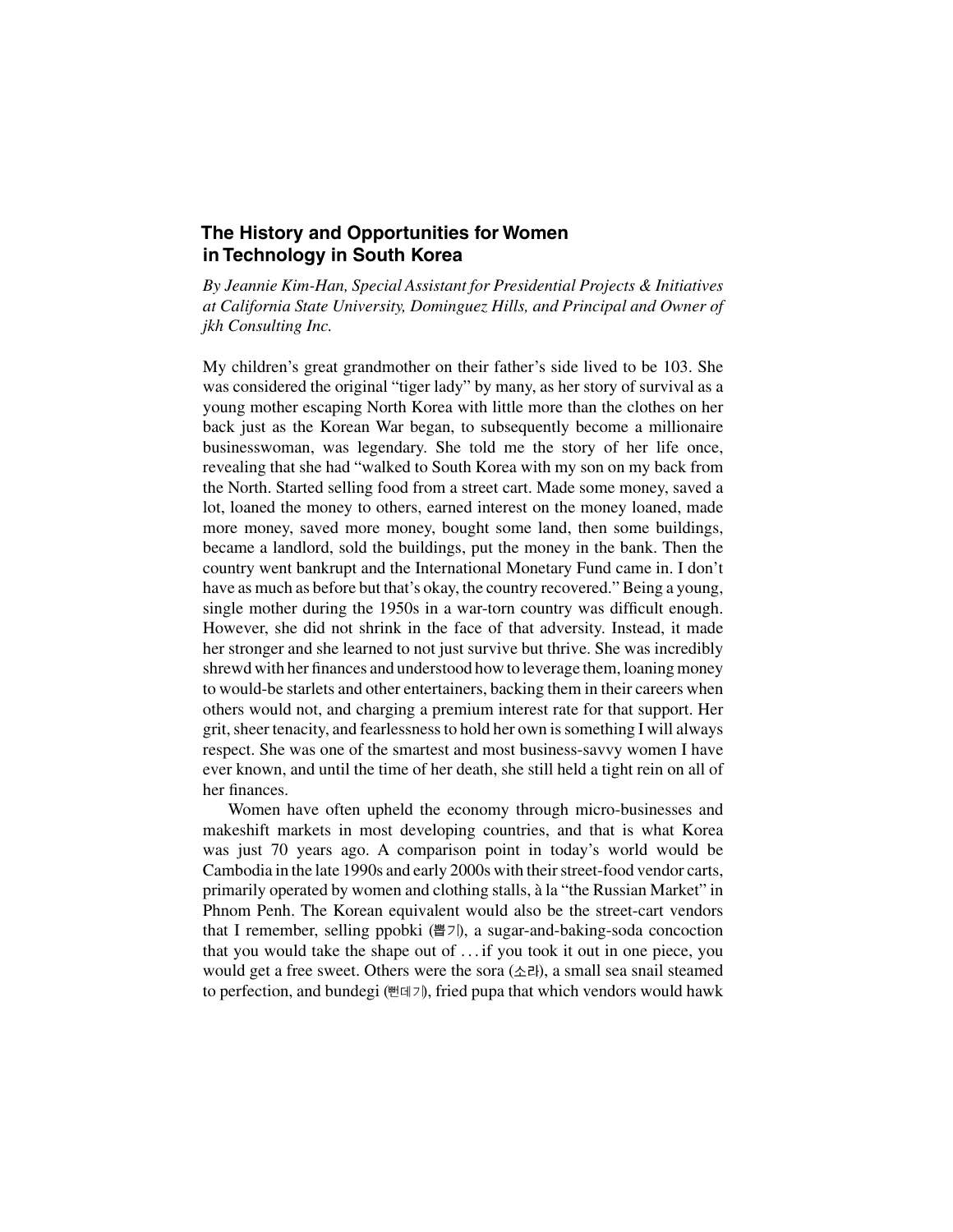as they went down the street for kids and adults to come out for the treats. The not-so-pleasant vendor service I remember was the latrine-contents collector. It was the late 1960s, and we still had outhouses then, actually in some homes, well into the 1970s and 1980s, and I remember as they came down the street, more because of the stench than anything else. The women worked beside the men. Silently and quickly.

My maternal grandfather was a textile manufacturer and owned his business which he had had taken from him twice, once during the Japanese annexation of Korea and the second time by the North Koreans when they had pushed their way into Seoul. My father was a serial entrepreneur, born in Japan (his mom and dad had followed the opportunities of work and immigrated to Japan from Korea during the 1930s), but he was raised in Korea.

These are just the stories of my family, and yet I am positive that these are also the stories of many South Koreans born in the 1930s and 40s. My parents'generation are witnesses to the tremendous transformation the country has undergone in the last 70 years, from war-torn country to developing nation, to thriving first-world country.

#### **The Rise of an Economic Powerhouse**

South Korea in 1960 was one of the poorest and most underdeveloped countries in the world, with a gross domestic product (GDP) equivalent to that of Ghana (Campbell, 2012, p. 2):<sup>1</sup> only \$155.60 per capita in comparison to Japan's \$479 (World Development Indicators - Google Public Data Explorer).<sup>2</sup> However by the mid-1990s it was Asia's fourth-largest economy and the twelfth-largest in the world (Campbell, 2012, p. 2).<sup>3</sup> In 2015, South Korea's GDP per capita was about USD 27,500, and astonishing figure that means it is the eleventh-largest economy in the world (World GDP Ranking 2015 | Data and Charts - knoema.com).<sup>4</sup> The country's meteoric economic rise within that 35-year period is often attributed by its people to their focus on and investment in education, scientific research, infrastructure and the government subsidized *chaebols*—public-private family-owned, industrial conglomerations such as Samsung, LG and Lotte. All of this has been maintained and strategically grown through policy and active future visioning (Campbell,  $2012$ ).<sup>5</sup>

South Korea's intentional focus on creating overall capacity on the frontiers of science and technology beginning in the 1960s was almost prescient, and has been critical to its current success. It approached the development of science and technology from two perspectives—one led by the government via public institutions of higher education and state-run research facilities,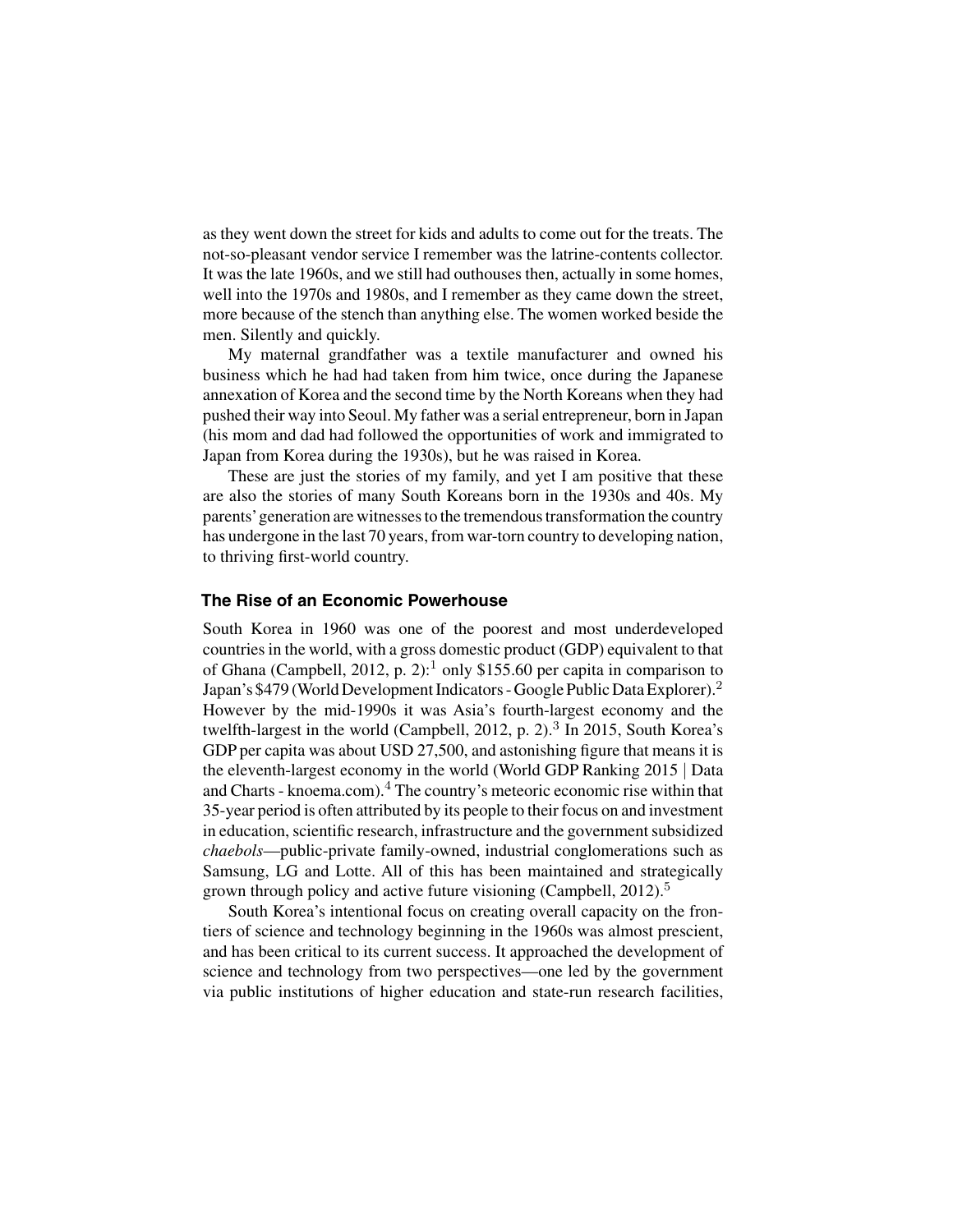and the second via the research and development efforts of the *chaebols* and other medium-sized companies (Campbell, 2012, p.  $2$ ).<sup>6</sup> This combination proved to be highly effective. While there are a variety of theories regarding why Korean *chaebols* have been successful while other countries' efforts in this area have failed, there seems to be some agreement amongst scholars that the primary reason is that in Korea, to this day, these are tightly held, family-owned businesses at their core (Cho, 2015).<sup>7</sup>

While there is no doubting that *chaebols* played a critical role in South Korea's development, appropriate credit also needs to be given to the government in its strategic policy-making and investments in developing the technology and science sector. Between 1961 and 1993, the state created two pivotal ministries, the Ministry of Science and Technology and the Korean Institute of Science and Technology, as well as a university, the Korean Advanced Institute of Science, the first institutions in South Korea $8$  to focus primarily on science and engineering (Campbell, 2012, p. 3).<sup>9</sup> Beginning in 1999, the government made heavy investments, to the tune of \$3.5 billion, in just 23 projects concentrating on fields such as bioscience, nanotechnology, and space technology (Campbell,  $2015$ ).<sup>10</sup> The resulting yield on these investments has made Korea one of the leading IT nations in the world for the past 17 years, and number one among 152 countries on the ICT Development Index in 2011 (Campbell, 2012, p.  $4$ ).<sup>11</sup> Although monetary investment has been critical, the government also understood the value of human capital and has steadily recruited foreign IT researchers to work in Korea since 2001 via a "Gold Visa" (Campbell, 2012, p. 5).<sup>12</sup> These types of efforts have diversified not only the industries and business, but also the country itself.

South Korea's rise to economic success has not been without its financial challenges. However, it has risen above them, and quickly. The 1997 Asian financial crisis spiraled South Korea into national bankruptcy and the South Korean people reacted with a personal "deep sense of failure, anger, and disgust" (Lee, 2011, p. xiii).<sup>13</sup> Their response was "The Gold Collection Campaign" amongst its citizens, which called for national unity and personal involvement in bailing the country out of debt by collecting gold and jewelry to be donated to the national bank to alleviate some of the financial pressures in the country (Lee, 2011, p. 114).<sup>14</sup> The campaign was launched by the Korean Broadcasting System and the Housing & Commercial Bank of Korea on January 5, 1998, with six finance companies participating. The outcome: *3.5 million Korean citizens,* representing 23% of the 15 million total households at the time *donated* an astounding *226 tons of gold and jewelry valued at*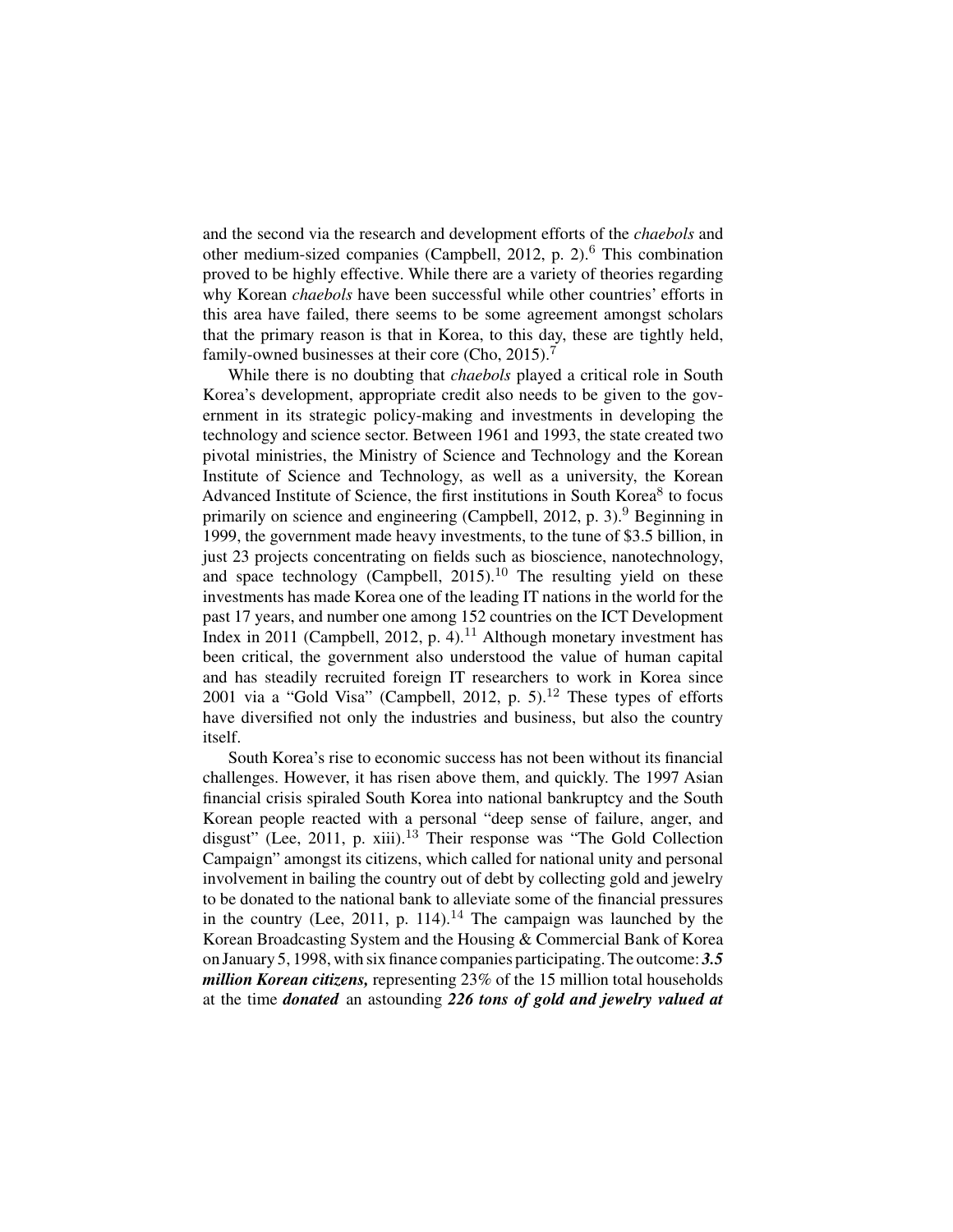US\$2.2 billion by March 14 of that same year (Lee, 2011, p. 115).<sup>15</sup> Approximately three tons of gold, valued at \$29 million, was bought by the central bank to add to its reserves, and the remainder was exported to pay off debt (Lee, 2011).<sup>16</sup>

### **Educated, Digitally Connected, and Entrepreneurial**

South Korea today has 50.8 million people occupying approximately 100,000 square kilometers or 38,623 square miles, and thus ranks as the 23rd most densely poopulated country in the world ("Population density - Country Comparison,"  $2014$ ).<sup>17</sup> It is a very small country geographically, but its people are driven, tenacious and entrepreneurial.

The country has one of the most educated societies in the OECD, with 98% of 25- to 34-year-olds in the country graduating from high school. As Table 1 shows, it is also one of the best-educated countries in the number of 25- to 64-year-olds who hold a bachelor's degree (OECD, 2015).<sup>18</sup>

Its GDP is currently \$1.8 trillion, with 3.3% growth, and it is ranked 27th in the world for economic freedom (71.7) in comparison to the 75.4 and 11th-place ranking for the United States (Heritage Foundation, 2016).<sup>19</sup>

South Korea is also one of the most digitally connected societies in the world (Jack, Cho, Yang, Jeon, & Ryu,  $2015$ )<sup>20</sup> and boasts over 5.56 million businesses, 37.6% of which were led by women in 2014 ("KOSIS KOrean Statistical Information Service," n.d.).<sup>21</sup>

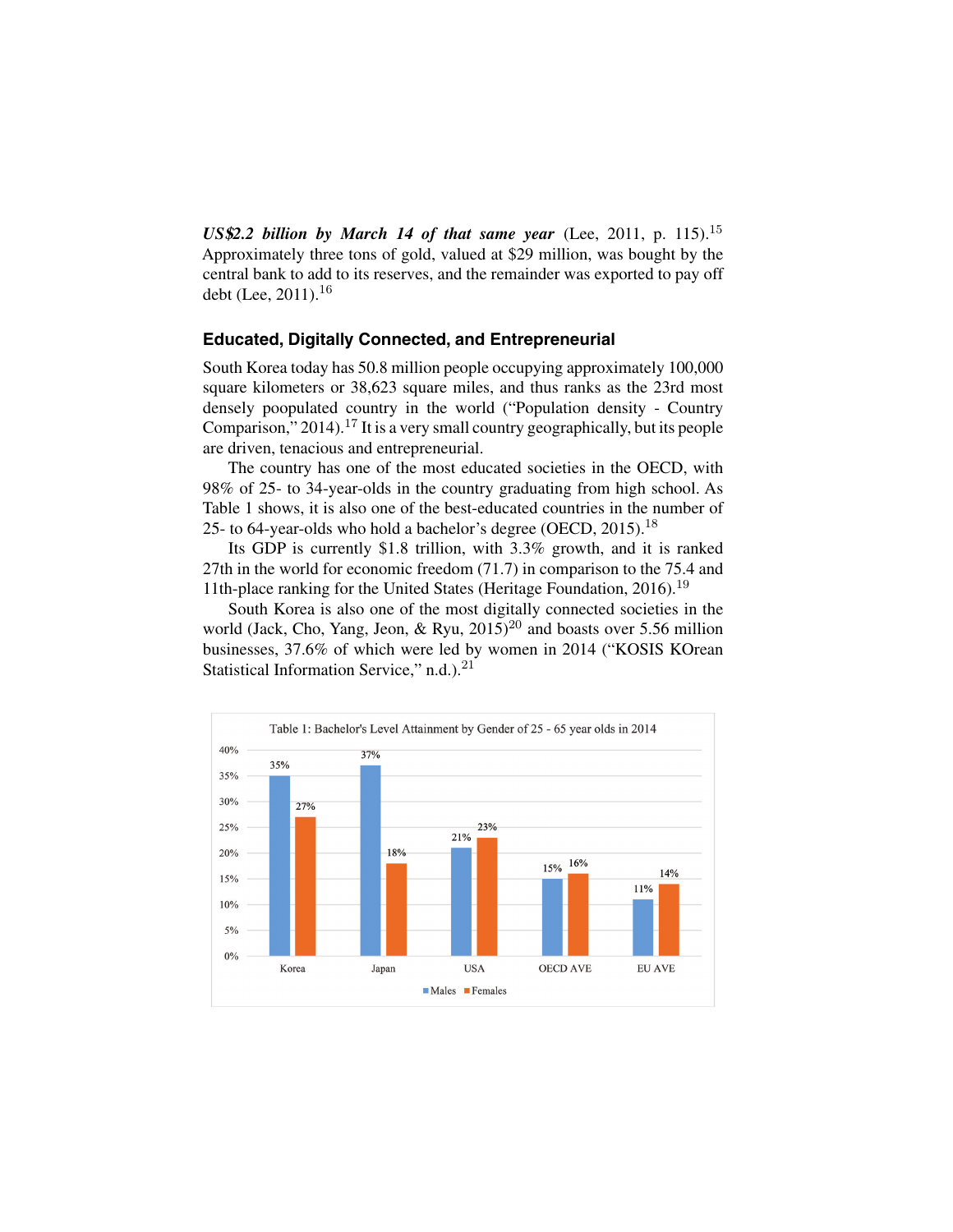Despite the progress and the changes, one can still see the remnants of years past: the small corner markets, stores, eateries, restaurants, all individually owned and operated, most often by women. While much of this is now disappearing as a result of the big-box department stores, vestiges still remain, in subway stations and suburbs.

As in decades past, necessity has pushed women to become entrepreneurs (Jiang & Wang,  $2014$ ).<sup>22</sup> The traditional cultural context which has often relegated women to duties of house and home are being challenged. However, South Korea is still a country of contradictions. Despite the fact it elected a female president in 2012, even before the United States, and though women are now an integral part of many businesses, the country has the largest gender wage gap of any OECD nation, at 36.6% in comparison to Japan's 26.6% and 17.9% for the United States (OECD, 2015).<sup>23</sup> Additionally, while 55.1% of all Korean women work, it is still far fewer than Japan's 63.8% and 62.9% in the United States. The OECD average is  $57.9\%$  (OECD, 2015).<sup>24</sup> Further the working conditions are a constant challenge, given that South Korea has the longest working day of any OECD country. That means that young women are often forced to choose whether they will stay in the business world or stay at home with their children (Song,  $2013$ ).<sup>25</sup>

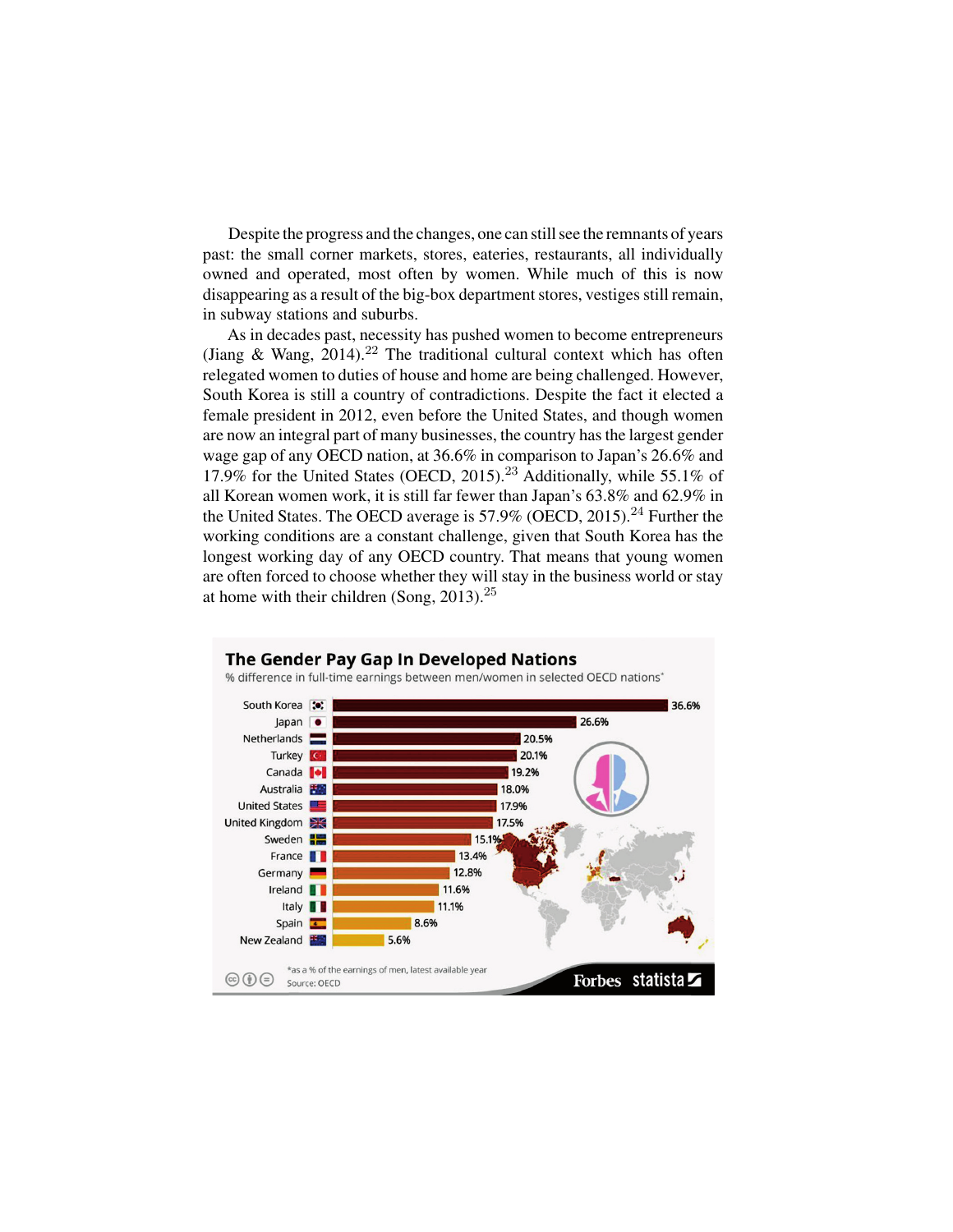### **Conditions for Success**

It is clear that, as South Korea continues to develop, women will become more dominant in every arena. In cultural terms, it is said that, these days, parents prefer to have daughters rather than sons. It was once believed that you would give your daughters away to the husband's family, and certainly this was the practice just 50 years ago; but these days, this is said of the boys, not the girls. Parents are finding that daughters are the ones keeping the sanctity of family ties and taking care of them in their old age. Sons are now believed to be absorbed into the wife's family and the wife is the dictator of all things within the home especially as more women contribute financially to the household.

The land of the morning calm has certainly come a long ways. But then again, the 5,000-year history of its people and institutions surviving amidst giant countries such as China, Mongolia, and Japan speaks volumes about the tenacity of its people and their ability to survive and thrive through adversity. And, while much credit has traditionally been given to men, I believe the instinct for survival and perseverance has been passed on through the women who have often persisted quietly and consistently, whispering into the ears of their children, just as my mother did with us. Her message was always the same, whether it was to her sons or her daughter: "You can fail only if you have not tried to do your very best and have not given it everything you have to give." She had an additional message for me, which was also in sync with my father's belief. That was unusual for a man of his generation: "Girls can do anything boys can do; *you* were the primary reason why I worked so hard to come to the United States. Here, there is the opportunity to become whatever it is you want to be, even though you are a girl."

My mother will be 78 years old this year. To look at her, most would never believe that she's just two years shy of 80. Despite, or maybe because of, the era in which she was born, she sought an education, knowing this was the only way to make her dream of coming to the United States a reality. She did realize that dream, coming to the United States in 1971 as part of the United States program to bring nurses over. She raised three children on a nurse's salary while my father continued his serial entrepreneurial ventures from selling pens with clocks in them to owning a liquor store and drive-thru dairy to finally becoming a dry cleaner and president of the National Korean-American Dry-Cleaners Association. Working the night shift, she took care of and was available to us by day. And somehow she managed to raise three relatively well-adjusted adults, all of whom are feminists like her, even though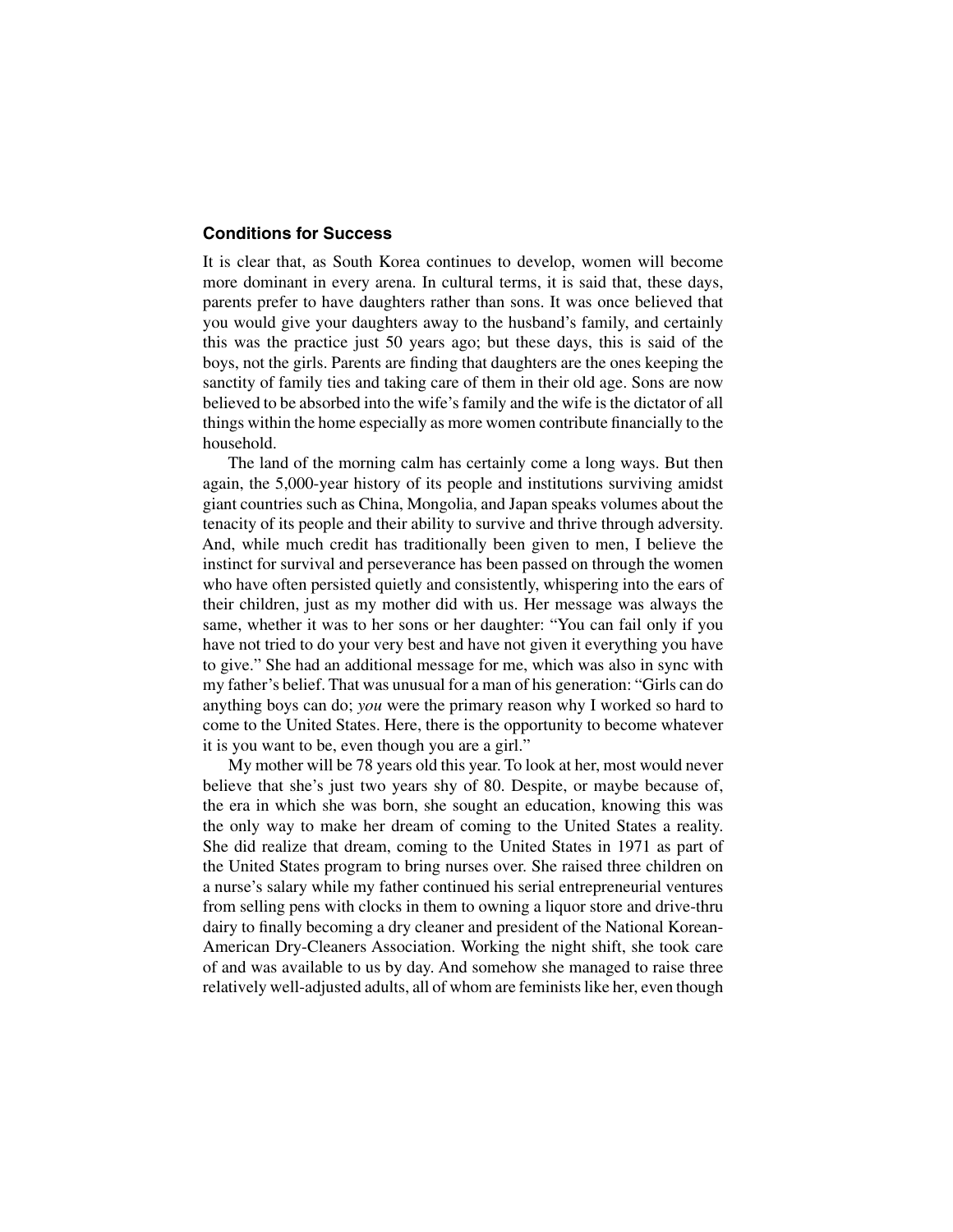we are two boys and a girl. Again, this is just one story, but I know there are thousands of others, for there were thousands of young women who embarked on this venture as nurses and came to the United States, with young families in tow. They started new lives in a new land without knowing the language or the culture. They were fierce and unafraid. They were unapologetic for not fitting the traditional mold and certainly not afraid to break it. This is who we are descended from. This is why South Korea will continue to thrive and adapt in this world of ever-changing economies. Women are nothing if not adaptable and collaborative.

### **References**

- <sup>1</sup> http://www.brookings.edu/∼[/media/research/files/papers/2012/9/12%20](http://www.brookings.edu/%E2%88%BC/media/research/files/papers/2012/9/12%20korean%20technology%20campbell/cti_19_korea_tech_paper_formatted.pdf) korean%20technology%20campbell/cti 19%20 korea tech paper formatted.pdf
- <sup>2</sup> [http://data.worldbank.org/indicator/NY.GDP.PCAP.CD?end=1960&loca](http://data.worldbank.org/indicator/NY.GDP.PCAP.CD?end=1960&locations=KR-GH-JP&start=1960&view=bar) tions=KR-GH-JP&start=1960&view=bar
- <sup>3</sup> http://www.brookings.edu/∼[/media/research/files/papers/2012/9/12%20](http://www.brookings.edu/%E2%88%BC/media/research/files/papers/2012/9/12%20korean%20technology%20campbell/cti_19%20%20korea_tech_paper_formatted.pdf) korean%20technology%20campbell/cti 19%20 korea tech paper formatted.pdf
- <sup>4</sup> [https://knoema.com/sijweyg/gdp-per-capita-ranking-2015-data-and](https://knoema.com/sijweyg/gdp-per-capita-ranking-2015-data-and-charts)charts
- <sup>5</sup> http://www.brookings.edu/∼[/media/research/files/papers/2012/9/12%20](http://www.brookings.edu/~/media/research/files/papers/2012/9/12 korean technology campbell/cti_19_korea_tech_paper_formatted.pdf) korean%20technology%20campbell/cti 19%20 korea tech paper formatted.pdf
- <sup>6</sup> http://www.brookings.edu/∼[/media/research/files/papers/2012/9/12%20](http://www.brookings.edu/~/media/research/files/papers/2012/9/12 korean technology campbell/cti_19_korea_tech_paper_formatted.pdf) korean%20technology%20campbell/cti 19%20 korea tech paper formatted.pdf
- <sup>7</sup> [http://www.cnet.com/news/the-chaebols-the-rise-of-south-koreas](http://www.cnet.com/news/the-chaebols-the-rise-of-south-koreas-mighty-conglomerates/)mighty-conglomerates/
- <sup>8</sup> [http://www.topuniversities.com/universities/kaist-korea-advanced](http://www.topuniversities.com/universities/kaist-korea-advanced-institute-science-technology/undergrad)institute-science-technology/undergrad
- <sup>9</sup> http://www.brookings.edu/∼[/media/research/files/papers/2012/9/12%20](http://www.brookings.edu/~/media/research/files/papers/2012/9/12 korean technology campbell/cti_19_korea_tech_paper_formatted.pdf) korean%20technology%20campbell/cti 19%20 korea tech paper formatted.pdf
- <sup>10</sup> http://www.brookings.edu/∼[/media/research/files/papers/2012/9/12%20](http://www.brookings.edu/~/media/research/files/papers/2012/9/12 korean technology campbell/cti_19_korea_tech_paper_formatted.pdf) korean%20technology%20campbell/cti 19%20 korea tech paper formatted.pdf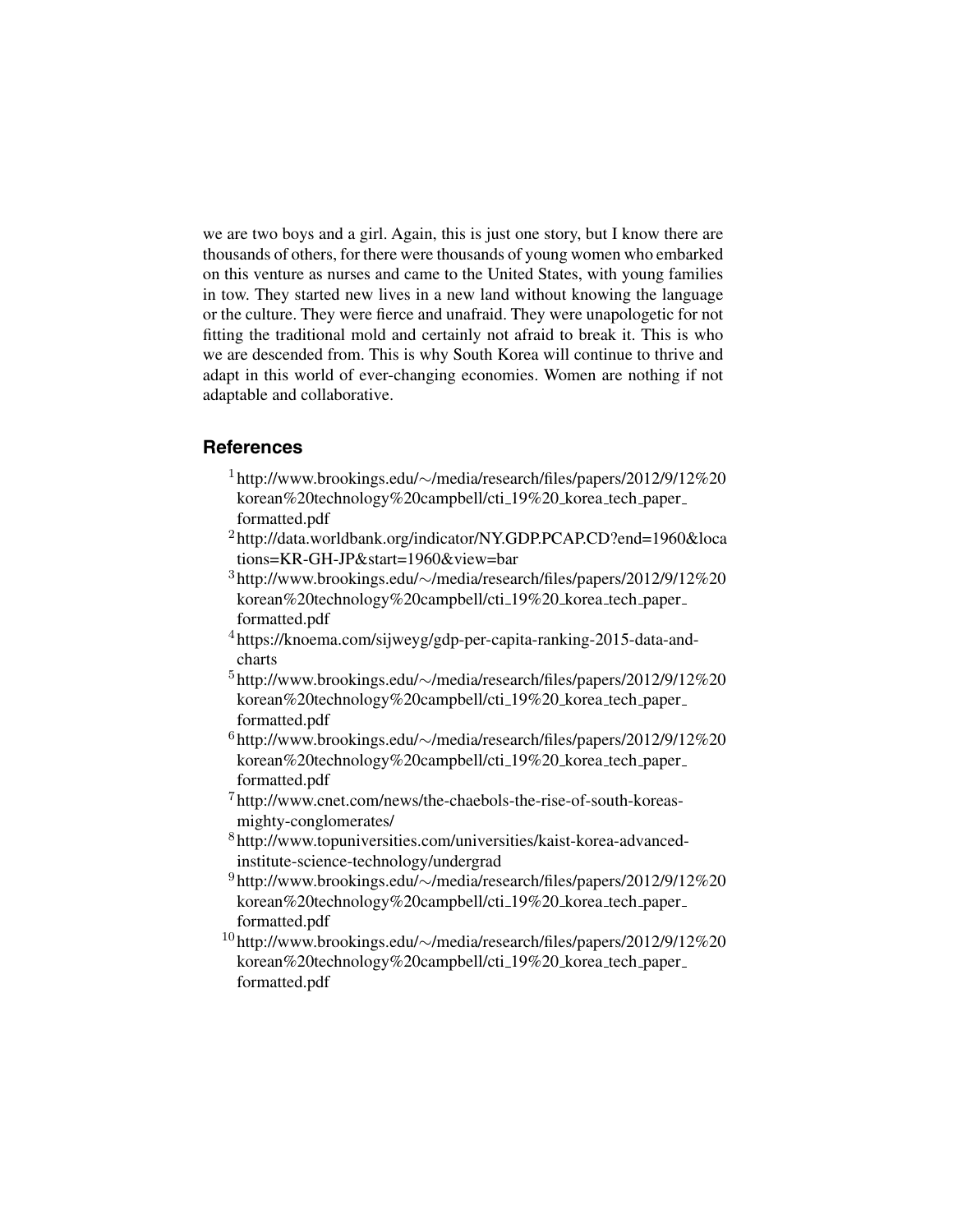- <sup>11</sup> http://www.brookings.edu/∼[/media/research/files/papers/2012/9/12%20](http://www.brookings.edu/~/media/research/files/papers/2012/9/12 korean technology campbell/cti_19_korea_tech_paper_formatted.pdf) korean%20technology%20campbell/cti 19%20 korea tech paper formatted.pdf
- <sup>12</sup> http://www.brookings.edu/∼[/media/research/files/papers/2012/9/12%20](http://www.brookings.edu/~/media/research/files/papers/2012/9/12 korean technology campbell/cti_19_korea_tech_paper_formatted.pdf) korean%20technology%20campbell/cti 19%20 korea tech paper formatted.pdf
- <sup>13</sup> [https://www.openknowledge.worldbank.org/bitstream/handle/10986/22](https://www.openknowledge.worldbank.org/bitstream/handle/10986/2280/594620PUB0REPL10Box358282B01PUBLIC1.pdf?sequence=1) 80/594620PUB0REPL10Box358282B01PUBLIC1.pdf?sequence=1
- <sup>14</sup> [https://www.openknowledge.worldbank.org/bitstream/handle/10986/22](https://www.openknowledge.worldbank.org/bitstream/handle/10986/2280/594620PUB0REPL10Box358282B01PUBLIC1.pdf?sequence=1) 80/594620PUB0REPL10Box358282B01PUBLIC1.pdf?sequence=1
- <sup>15</sup> [https://www.openknowledge.worldbank.org/bitstream/handle/10986/22](https://www.openknowledge.worldbank.org/bitstream/handle/10986/2280/594620PUB0REPL10Box358282B01PUBLIC1.pdf?sequence=1) 80/594620PUB0REPL10Box358282B01PUBLIC1.pdf?sequence=1
- <sup>16</sup> [https://www.openknowledge.worldbank.org/bitstream/handle/10986/22](https://www.openknowledge.worldbank.org/bitstream/handle/10986/2280/594620PUB0REPL10Box358282B01PUBLIC1.pdf?sequence=1) 80/594620PUB0REPL10Box358282B01PUBLIC1.pdf?sequence=1
- $17$  <http://www.indexmundi.com/g/r.aspx?v=21000>
- <sup>18</sup>Education at a Glance 2015: OECD Indicators, OECD Publishing, Paris. DOI:<http://dx.doi.org/10.1787/eag-2015-en>
- <sup>19</sup> <http://www.heritage.org/index/country/southkorea>
- <sup>20</sup>ASEAN CHI Symposium'15, April 19–19 2015, Seoul, Republic of [Korea ACM 978-1-4503-3625-3/15/04. http://dx.doi.org/10.1145/27768](http://dx.doi.org/10.1145/2776888.2780365) 88.2780365
- $^{21}$ [http://kosis.kr/statHtml/statHtml.do?orgId=101&tblId=DT](http://kosis.kr/statHtml/statHtml.do?orgId=101&tblId=DT 1BD0004&conn path=I2&language=en)\_1BD0004& conn path=I2&language=en
- <sup>22</sup> "Entrepreneurial Intention and Outcome Expectancy: Evidence from South Korea and China", Contemporary Management Research, Vol. 10, No. 3, pp. 251–270, 2014. Permanent link to this document: <http://dx.doi.org/10.7903/cmr.12012>
- <sup>23</sup> <https://www.oecd.org/gender/data/genderwagegap.htm>
- <sup>24</sup> <https://data.oecd.org/chart/4A8o>
- <sup>25</sup> <https://next.ft.com/content/046499dc-341f-11e5-b05b-b01debd57852>